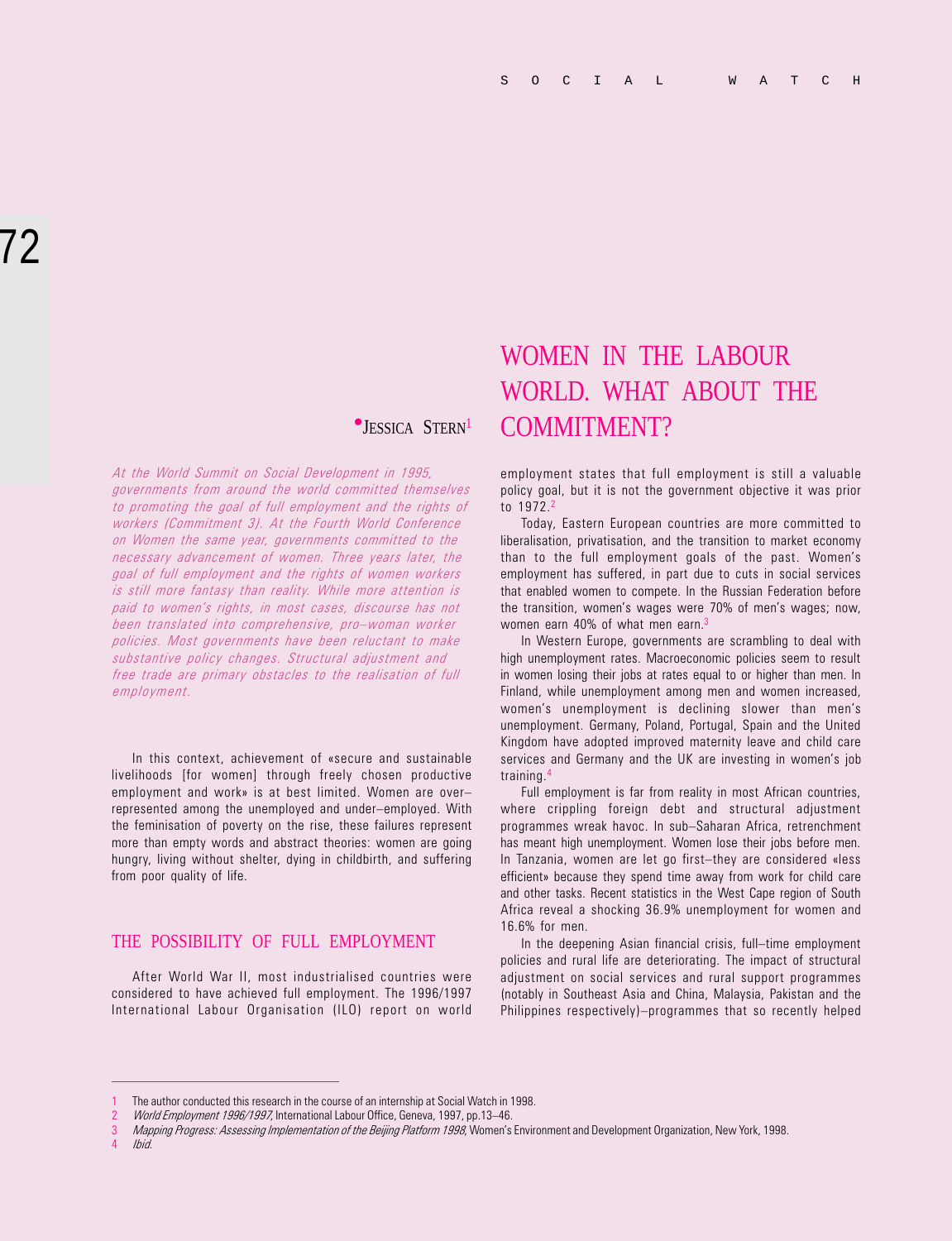women in poverty-is not yet known, but women seem to be bearing the brunt of the crisis.<sup>5</sup>

North America does not boast policies of full employment, but the United States and Canada currently have low unemployment rates. More women are under-employed than men: although the majority of women say they want full-time work, two-thirds of all part-time workers and two of three temporary workers in the US are women. 6 Women of colour and aboriginal women suffer higher unemployment rates and earn less than white women. Canadian aboriginal women have unemployment rates of 20-80%, depending on whether or not they live on reserves.<sup>7</sup> compared with 9.4% unemployment for women overall. $8$ 

In Latin America, the lingering effects of the 1980s debt crisis and structural adjustment are high unemployment and low wage, unskilled, informal work. While support for social services and a focus on labour-intensive development have benefitted women in countries such as Chile and Costa Rica, overall, women's unemployment is higher than men's (in the Dominican Republic, the number of unemployed women is three times that of men), and labour law violations are rampant (the US labour department reported that in some Mexican factories, pregnant women were dismissed to avoid paying for maternity leave).9

While governments are taking positive measures to support women, these examples indicate that more is needed. Despite improved maternity leave and child care policies of some European countries, structural adjustment is hurting women. This suggests that a commitment to women's advancement requires questioning the very nature of structural adjustment. Unless women's employment is tackled simultaneously on a multitude of fronts (ie, investment in social services, small enterprise credit schemes and protection of labour laws), inequalities and consequentially, women's lower quality of life and poverty, persist.

#### GENDER AND LABOUR MUST ADVANCE TOGETHER

Since 1995, issues of domestic violence, reproductive rights and women's political participation have become more visible. However, there has been a persistent gap at the intersection of gender issues and employment. Social Watch 1998 states: «Below...average [is the execution of] on-going plans in the area of "Employment". Above average, exceeding 80% of the plans in execution, are "Women and Gender Inequality" .... In other words, the area of "Employment" appears as an area of lesser political priority, while "Women and Gender Inequality"... appear[s] as an area of greater political priority relative to measures taken by governments and foreseen in the Copenhagen and Beijing agreements.»<sup>10</sup>

Of the 15 countries surveyed for this report, only Bolivia, Bulgaria and El Salvador developed both gender equity and employment plans since 1995 and show some level of plan implementation. Bulgaria has few mechanisms by which to implement their plan, however, and women have been among the worst hit by layoffs in the drive for privatisation.<sup>11</sup>

Although 15 countries constitute a small sample, the information they yield indicates a larger trend. It should also be noted that attention to women's employment is often restricted to maternity leave, child care and credit schemes. While these are important, they are not comprehensive.

The fact that «Women and Gender Inequality» receives above-average attention from governments represents significant progress. This progress is delayed, however, if proportionately less attention is given to employment programmes and if these are not coordinated with gender equality programmes. To overlook the importance of women's status as labourers (paid or unpaid) perpetuates the devaluation of women's work and the invisibility of the woman worker, and it results in gender insensitive labour policies. It also ignores the reality that the type of work women do and the conditions under which they work are gendered. Accordingly, it is a «women's issue» that so many women are concentrated in the informal sector (as in Ghana, where many women are self employed with no health benefits or job security). It is a «women's issue» that migrant workers have few protections (for instance, the 7.2 Filipinos working abroad of which 55% to 65% are women).<sup>12</sup> It is a «women's issue» that labour leaders are often attacked and that labour is one of the civil society groups least represented in policy making<sup>13</sup> (it is estimated that in the US, one out of every four union activists loses his/her job because of union activism).

A commitment to women means tackling all of the issues in women's lives (from violence to work) and understanding that they cannot be completely understood or dealt with separately. For instance, violence against women will never be eradicated if

13 Social Watch 1998, p. 16-18.

<sup>5</sup> Constanza Moreira. «Strategies in the Struggle Against Poverty: A Comparative Approach», Social Watch, Nº 2 (1998), pp.30–49.

<sup>6</sup> http://135.145.13.100/woman/wwfacts.htm

Mapping Progress, op. cit.

<sup>8</sup> World Bank 1998 World Development Indicators, p. 66.

<sup>9</sup> Mapping Progress, op. cit.

<sup>10</sup> Social Watch 1998, p. 16-18.

<sup>11</sup> Mapping Progress, op. cit.

<sup>12</sup> Victoria Tauli-Corpuz. «Asia-Pacific women grapple with financial crisis and globalization.» Third World Resurgence, Nº 94, p. 15-20.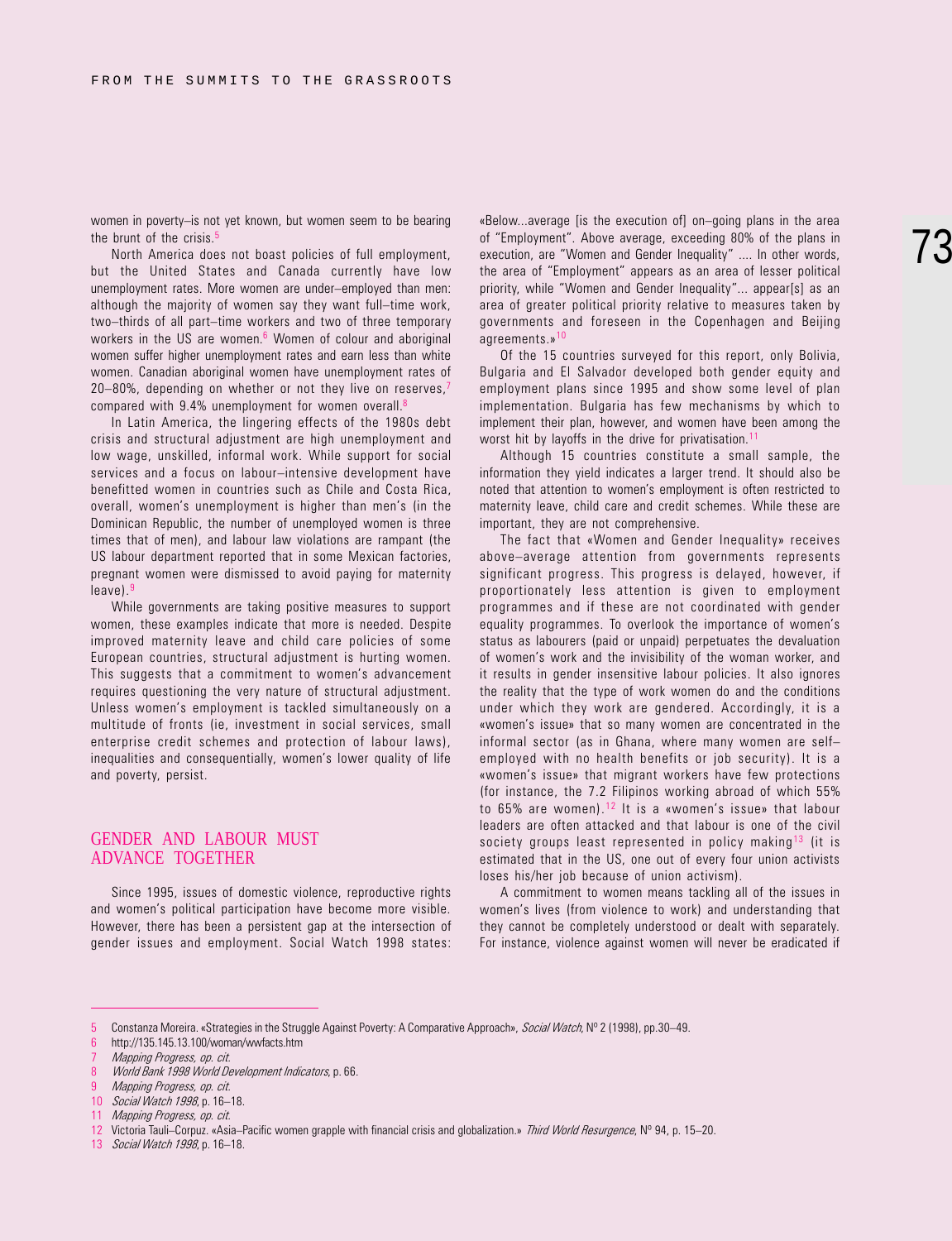women do not have financial stability/access to secure jobs that enable them to leave abusive relationships and support themselves.

### «WOMEN'S» WORK

While increasing numbers of women are engaged in paid employment, women continue to do much of the unpaid work that is fundamental for society. This work includes everything from child care and agriculture to «helping» in a family store. It can require all of a woman's time, or it may be something she does in her «free» time-the double shift that begins when she comes home from her paid job to the unpaid work at home. According to the ILO, women in developing countries spend as much as 31-40 hours per week in unpaid labour, compared with only 5—15 hours by men.<sup>14</sup> The unpaid work of women results both from gender roles and, importantly, from «societal needs». For instance, in a country without universal child care, someone must stay with a young child, or where minimum wage laws are not enforced, someone must grow vegetables to reduce food costs; most often, that «someone» is a woman. Where women are filling societal needs, they should be compensated for it. The impact of paying women for this labour would reverberate throughout society, with the benefits in economic growth far outweighing the initial costs.

In Gender and Jobs: Sex Segregation in Occupations in the World, an ILO publication by Richard Anker, some overall trends are apparent.<sup>15</sup> Women are over-represented in the professional and technical category (typically confined to teaching and nursing), in the clerical sector, and in service occupations in all regions (most frequently as maids/housekeepers, barber/ hairdressers and waitresses). Women are consistently under represented in production occupations (which represent the largest percentage of jobs in the non-agricultural sector) and have the lowest participation rate in the Administrative/Managerial sector (usually prestigious, well-paid jobs). Women are over-represented in the sales category in the majority of OECD countries, in Africa, and in Latin America and the Caribbean; in Asia, results are mixed; and in most of the Middle East and North Africa, women are severely under-represented.

Anker's study suggests that women workers continue to be concentrated in less prestigious, smaller sector, lower income, gendered occupations than reflect persisting stereotypes about women's «natural» abilities and «feminine» characteristics. In the administrative/managerial sector, where workers must be respected and perceived as knowledgeable leaders, women are under-represented. In the service sector, where workers «do» for others, frequently at low wages, women have a long history.

This information is relevant, because it shows that three years after the Copenhagen and Beijing conferences, women still face significant occupational segregation and sex-stereotyping. A proactive gender policy would develop industries where women are concentrated and offer training and/or affirmative action programmes to tackle occupational segregation. The government of Luxembourg is one of the few to attempt affirmative action employment policies, but despite an increase in spending for women's programmes, affirmative action has been difficult to implement.<sup>16</sup>

Though women's non-agricultural work has increased in recent years, a large concentration of women (and men) continue to work in the agricultural sector. Agriculture accounts for the largest share of female employment in much of Africa and Asia, with more than 90% of the female work force in agriculture in 11 African nations.<sup>17</sup> Though agriculture varies by region, women are more likely to work in subsistence than commercial crop production, often as part of the informal economy on rural farms. The World Bank reports that in 1994, of the women in the labour force working in agriculture, 76% were in the lowest income bracket, presumably in poverty.<sup>18</sup>

Factors that affect agricultural women's lives include lack of property rights and access to credit. Some governments have made efforts to protect and improve these since WSSD and FWCW. In Zimbabwe, the Inheritance Act of 1997 made it possible for women to inherit land. In practice, however, little has changed. In Malaysia, the 1958 Distribution Act was replaced with the 1997 Distribution (Amended) Act, which makes property inheritance gender neutral. While women in agriculture have in some cases gained access to property and credit rights, the export orientation of macroeconomic policies often contradicts these advancements for women in agriculture and in other fields.<sup>19</sup>

<sup>14</sup> http://www.ilo.org/public/english/235press/pr/96-25.htm.

<sup>15</sup> «Representation ratio is defined, in a relative sense, as the percentage of females in the major occupational group divided by the average percentage of females for the non-agricultural labour force as a whole. A ratio of 1.00 indicates an employment share equal to women's share of non-agricultural employment as a whole. Women can, therefore be said to be over-represented (compared with their share of the total non-agricultural labour force) when the representation ratio is above 1.00, and under-represented when it is below 1.00» (Anker p.162). See Richard Anker, 1998, Gender and Jobs: Sex Segregation of Occupations in the World, International Labour Office, Geneva, pp.138-168 for a more in-depth analysis of the categories and variation from country to country.

<sup>16</sup> Mapping Progress, op. cit.

<sup>17</sup> World Bank 1998 World Development Indicators, pp.58-60.

<sup>18</sup> Ibid. p. 60.

<sup>19</sup> Mapping Progress, op. cit.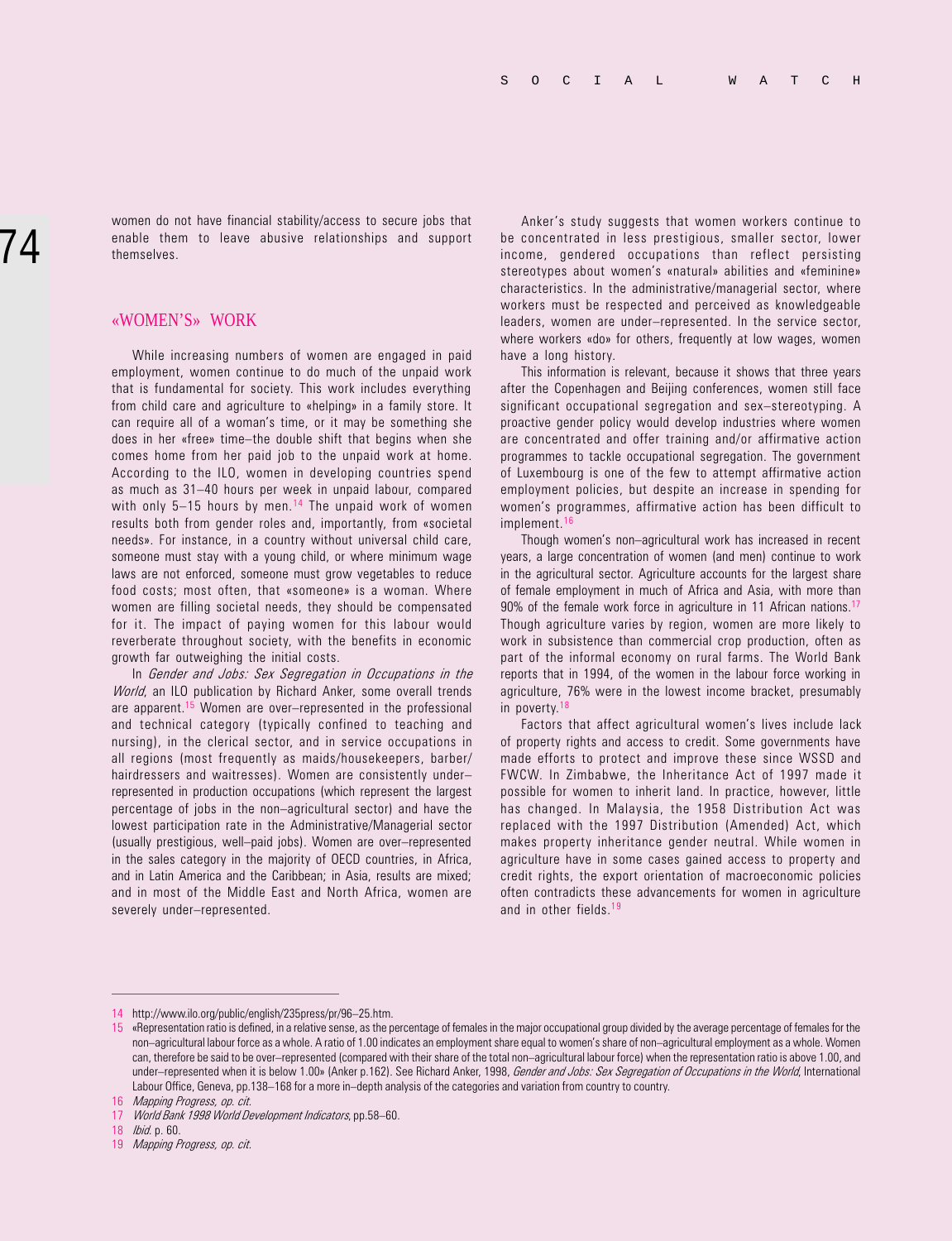# STRUCTURAL ADJUSTMENT AND FREE TRADE

Primary obstacles to implementation of WSSD and FWCW commitments is the macroeconomic policies of structural adjustment and free trade. Though some countries adopt structural adjustment on their own, it is most often initiated at the behest of multilateral lending institutions such as the World Bank and International Monetary Fund (IMF) as a condition for aid. The prescribed formula, supposedly to correct the conditions that necessitated the aid, is consistent with the aims of capitalism: free markets, smaller government, and open doors to foreign investors.

Structural adjustment and free trade policies mean that, whether or not governments want to implement their WSSD and FWCW commitments, they do not operate solely as autonomous entities free to choose. In practice, structural adjustment and free trade hinder implementation of commitments and create new problems. «Progress» is measured by countries' standing in world markets, not by poverty rates or income disparities (both of which increase under structural adjustment). As governments are encouraged to open their doors to foreign investors, they sacrifice domestic labour standards and remove protections and support for domestic industries, as has happened in India.20 When government is down-sized, social services that women rely on are reduced, and jobs in the public sector are cut, usually good jobs where women are concentrated, as happened in Egypt.<sup>2</sup>

Evidence suggests that, even apart from these international commitments, structural adjustment strategies don't work and often worsen a country's condition. The World Bank and the IMF have been in Thailand, Indonesia, and the Republic of Korea since the beginning of the Asian financial crisis, and despite their coordinated efforts with governments, the crisis has deepened and had profound spillover effects.<sup>22</sup> Until we fully recognise the failures of multilateral organisations and free trade policies and develop a system of accountability, we must continue to deal with the very real impact structural adjustment is having on people's lives.

The superficial definition of the bottom line within the framework of structural adjustment results in the deterioration of women and poor people's lives. Women, as a majority among the poor, are in a doubly dangerous position. «Because... the overriding concern in... economic reform is balancing budgets and liberalising markets to promote growth, policy-makers are not seriously concerned with gender imbalances in access to and control over resources.»23

Although these issues are difficult to measure, existing evidence suggests that these macroeconomic policies are particularly bad for women workers. For instance, structural adjustment and free trade result in:

- $\triangleright$  greater numbers of women looking for paid work (studies have documented women's labour force participation increasing in Argentina, Brazil, the Caribbean, Chile, Costa Rica, Peru, Philippines, Turkey and Uruguay);
- $\triangleright$  growth in wage differentials between men and women (as happened in Egypt and Sri Lanka):
- more women than men unemployed (within three years of structural adjustment, Turkish women went from being one quarter of all discouraged workers to two-thirds; in Brazil, more than one million people-two-thirds of them womenhave lost their jobs since the 1996 structural adjustments);
- $\triangleright$  more women working in the informal sector (as formal sector opportunities decrease);
- $\triangleright$  deteriorated working conditions (weakened labour laws destroy on-the-job health, safety and organising protections, as in the maquilas of Honduras);
- $\triangleright$  an increase in women's unpaid work (more time is needed to compensate for higher prices of basic necessities);
- $\triangleright$  increased poverty among women (for all of the above reasons).24

#### WOMEN IN THE ASIAN FINANCIAL CRISIS

Twenty-five countries in Asia and the Pacific developed post-Beijing country plans, and according to Social Watch 1998, at least 12 seemed likely to reach WSSD goals by the target year 2000.

While many Asian governments showed interest in women's employment following the Beijing and Copenhagen conferences, women workers in the crisis countries are the first to lose their jobs. Lai Dilokvidhayarat named two factors that put women at greater risk of being fired than men. «First, women have always had less chance to make progress in the workplace. Second, women are viewed as less deserving of a firm's investments or training experience because of the traditional expectation that their energies are divided with household work.»<sup>25</sup>

The advent of new labour legislation which makes it easier to lay off workers is expected to increase the number of unemployed,

<sup>20</sup> Ibid.

<sup>21</sup> Pamela Sparr. 1994. Mortgaging Women 's Lives: Feminist Critiques of Structural Adjustment. Zed Books Ltd, London.

<sup>22</sup> Editor's note: Indeed, some observers suggest that World Bank and IMF policies of structural adjustment and free trade are at least in part responsible for the Asian financial crisis.

<sup>23</sup> Yassine Fall. «Promoting Sustainable Human Development Rights for Women in Africa.» Third World Resurgence, Nº 94, pp.23-29.

<sup>24</sup> Pamela Sparr. pp.20-29.

<sup>25</sup> Prangtip Daorueng and Kafil Yamin. «Women: Last In, First Out», Third World Resurgence, Nº 94, pp. 21–22.